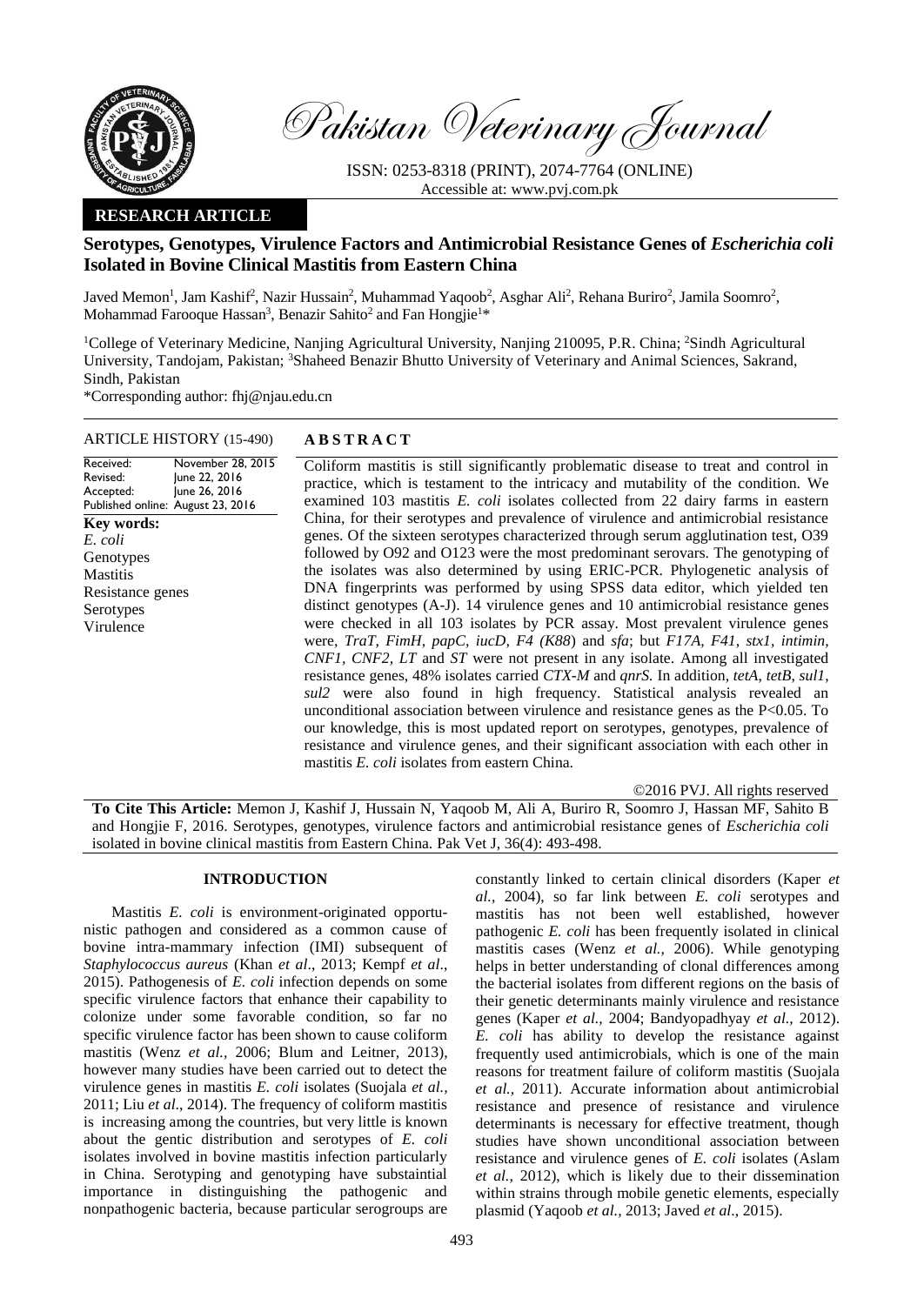In China, particularly in eastern region, no recent epidemiological study focused on the prevalence of bovine coliform mastitis despite of increasing incidences worldwide. Therefore, the present study was carried out with objects: 1) to investigate the serotypes of *E. coli* strains characterized in mastitic milk, their genotypes to understand the biological relationship among isolates and 2) And probe for presence of virulence and antimicrobial resistance determinants for prognosis in effective treatment of coliform mastitis particularly in this region.

## **MATERIALS AND METHODS**

*E. coli* **Isolates:** *E. coli* isolates (n=103) probed in this study, which were identified from 299 bovine clinical mastitis milk samples through a chain of laboratory techniques (Memon *et al.,* 2013). Briefly, bacterial culture of isolated pathogens was subjected to Gram stain, biochemical tests and specific media for *E. coli* identification (Chrom agar). The identified *E. coli* isolates were further verified through (16S rDNA) gene amplification assay and sequenced (Memon *et al.,* 2013).

**Serotyping:** *E. coli* isolates were retrieved from microorganism storage system and cultured overnight in Luria-Bertani broth at 37°C. The isolates were characterized for their serotypes through slide agglutination assay, for which 181"O" antigens and H7 antisera were purchased from China Institute of Veterinary Drugs Control, Beijing. The flagella antigen H7 was tested only in isolates belonging to O157 serovar. The serotyping was performed according to the previously described procedure (Schroeder *et al.,* 2002).

**Detection of Virulence genes (VGs):** Simple PCR was carried out to amplify the virulence and resistance genes in 103 isolates. Fourteen virulence genes were selected, which were previously reported for *E. coli* strains identified in mastitic milk including *F41*, *F17A, ST*, *LT* and *F4 (ETEC)*, *sfa*, *Trat* and *FimH* (ExPEC), *CNF1*, *CNF2*, *papC* and *iucD* (UPEC), *stx* and intimin (*eaeA;*  STEC) (Wenz *et al.,* 2006; Suojala *et al.,* 2011). The examined virulence genes their fragment sizes and annealing temperatures are listed in Table1.

**Table 1:** Oligonucleotide sequences, amplicons size, annealing temperature, accession numbers and references of VGs and ARGs examined in mastitis *E. coli* (103) isolates.

| Virulence and      | Oligonucleotide sequences       | Size in | Annealing | Accession  | Reference                      |
|--------------------|---------------------------------|---------|-----------|------------|--------------------------------|
| resistance genes   |                                 | bp      | Temp      | numbers    |                                |
| F41 F              | GCATCAGCGGCAGTATCT              | 380     | 52        |            | Bandyopadhyay et al. (2012)    |
| F41 R              | GTC CCTAGCTCAGTATTATCACCT       |         |           |            |                                |
| FimH F             | GATCTTTCGACGCAAATC              | 389     | 52        | JN408573.1 | Moulin-Schouleur et al. (2006) |
| FimH R             | CGAGCAGAAACATCGCAG              |         |           |            |                                |
| Intimin F          | ATATCCGTTTTAATGGCTATCT          | 425     | 55        |            | Paton and Paton (1998)         |
| Intimin R          | AATCTTCTGCGTACTGTGTTCA          |         |           |            |                                |
| stx I F            | ATAAATCGCCATTCGTTGACTAC         | 180     | 55        |            | Paton and Paton (1998)         |
| stx I R            | AGAACGCCCACTGAGATCATC           |         |           |            |                                |
| sfal F             | CTCCGGAGAACGGGTGCATCTTAC        | 410     | 52        |            | Van Bost et al. (2003)         |
| sfa2 R             | CGGAGGAGTAATTACAAACCTGGCA       |         |           |            |                                |
| fi 7A F            | GCAGAAAATTCAATTTATCCTTGG        | 537     | 52        |            | Van Bost et al. (2003)         |
| $f$ <i>I</i> 7A R  | CTGATAAGCGATGGTGTAATTAAC        |         |           |            |                                |
| CNFI F             | GGCGACAAATGCAGTATTGCTTGG        | 552     | 52        |            | Pass et al. (2000)             |
| CNFI R             | GACGTTGGTTGCGGTAATTTTGGG        |         |           |            |                                |
| CNF2 F             | ACTGAAGAAGAAGCGTGGAATA          | 654     | 52        |            | Kaipainenet al. (2002)         |
| CNF <sub>2</sub> R | ATAAGTTGAGCCGAGCGAGG            |         |           |            |                                |
| TraT F             | GATGGCTGAACCGTGGTTATG           | 307     | 55        | XI4566.1   | Kaipainenet al. (2002)         |
| TraT R             | CACACGGGTCTGGTATTTATGC          |         |           |            |                                |
| <i>iucDF</i>       | AAGTGTCGATTTTATTGGTGTA          | 778     | 60        | AY230263.1 | Ewers et al. (2005)            |
| iucD R             | CCATCCGATGTCAGTTTTCTG           |         |           |            |                                |
| papC <sub>F</sub>  | GACGGCTGTACTGCAGGGTGTGGCG       | 328     | 60        | DQ010312.1 | Ewers et al. (2005)            |
| papC <sub>R</sub>  | ATATCCTTTCTGCAGGGATGCAAT A      |         |           |            |                                |
| LT F               | <b>TTACGGCGTTACTATCCTCTCTA</b>  | 275     | 52        |            | Bandyopadhyay et al. (2012)    |
| LT R               | GGTCTCGGTCAGATATGTGATTC         |         |           |            |                                |
| ST F               | <b>TCCCCTCTTTTAGTCAGTCAACTG</b> | 163     | 52        |            | Bandyopadhyay et al. (2012)    |
| ST R               | GCACAGGCAGGATTACAACAAAGT        |         |           |            |                                |
| F4(K88) F          | <b>ATCGGTGGTAGTATCACTGC</b>     | 601     | 52        |            | Ojeniyi et al. (1994)          |
| F4(K88) R          | AACCTGCGACGTCAACAAGA            |         |           |            |                                |
| blaSHV F           | TT ATCTCCCTGTTAGCCACC           | 795     | 55        |            | Yaqoobet al. (2012)            |
| blaSHV R           | GATTTGCTGATTTCGCTCGG            |         |           |            |                                |
| tetA F             | <b>GGCGGTCTTCTTCATCATGC</b>     | 502     | 64        | FJ794040.1 | Perreten and Boerlin (2003)    |
| tetAR              | CGGCAGGCAGAGCAAGTAGA            |         |           |            |                                |
| tetB F             | CATTAATAGGCGCATCGCTG            | 930     | 64        | F 917423.1 | Perreten and Boerlin (2003)    |
| tetBR              | TGAAGGTCATCGATAGCAGG            |         |           |            |                                |
| qnrA F             | ATTTCTCACGCCAGGATTTG            | 516     | 53        |            | Park et al. (2006)             |
| gnrA R             | GATCGGCAAAGGTTAGGTCA            |         |           |            |                                |
| qnrB F             | GATCGTGAAAGCCAGAAAGG            | 469     | 53        |            | Park et al. (2006)             |
| qnrB R             | ACGATGCCTGGTAGTTGTCC            |         |           |            |                                |
| gnrC F             | <b>GGGTTGTACATTTATTGAATC</b>    | 447     | 50        |            | Wang et al. (2009)             |
| qnrCR              | <b>TCCACTTTACGAGGTTCT</b>       |         |           |            |                                |
| qnrS F             | ACGACATTCGTCAACTGCAA            | 417     | 53        | FR873842.1 | Park et al. (2006)             |
| qnrS R             | TAAATTGGCACCCTGTAGGC            |         |           |            |                                |
| Sull F             | <b>GTGACGGTGTTCGGCATTCT</b>     | 779     | 68        | JN596280.1 | Perreten and Boerlin (2003)    |
| Sull R             | TCCGAGAAGGTGATTGCGCT            |         |           |            |                                |
| Sul2 F             | CGGCATCGTCAACATAACCT            | 721     | 66        | JN012467.1 | Perreten and Boerlin (2003)    |
| Sul2 R             | TGTGCGGATGAAGTCAGCTC            |         |           |            |                                |
| CTX-M F            | CGCTTTGCGATGTGCAG               | 550     | 55        | JN794060.1 | Yagoobet al.(2000)             |
| CTX-MR             | ACCGCGATATCGTTGGT               |         |           |            |                                |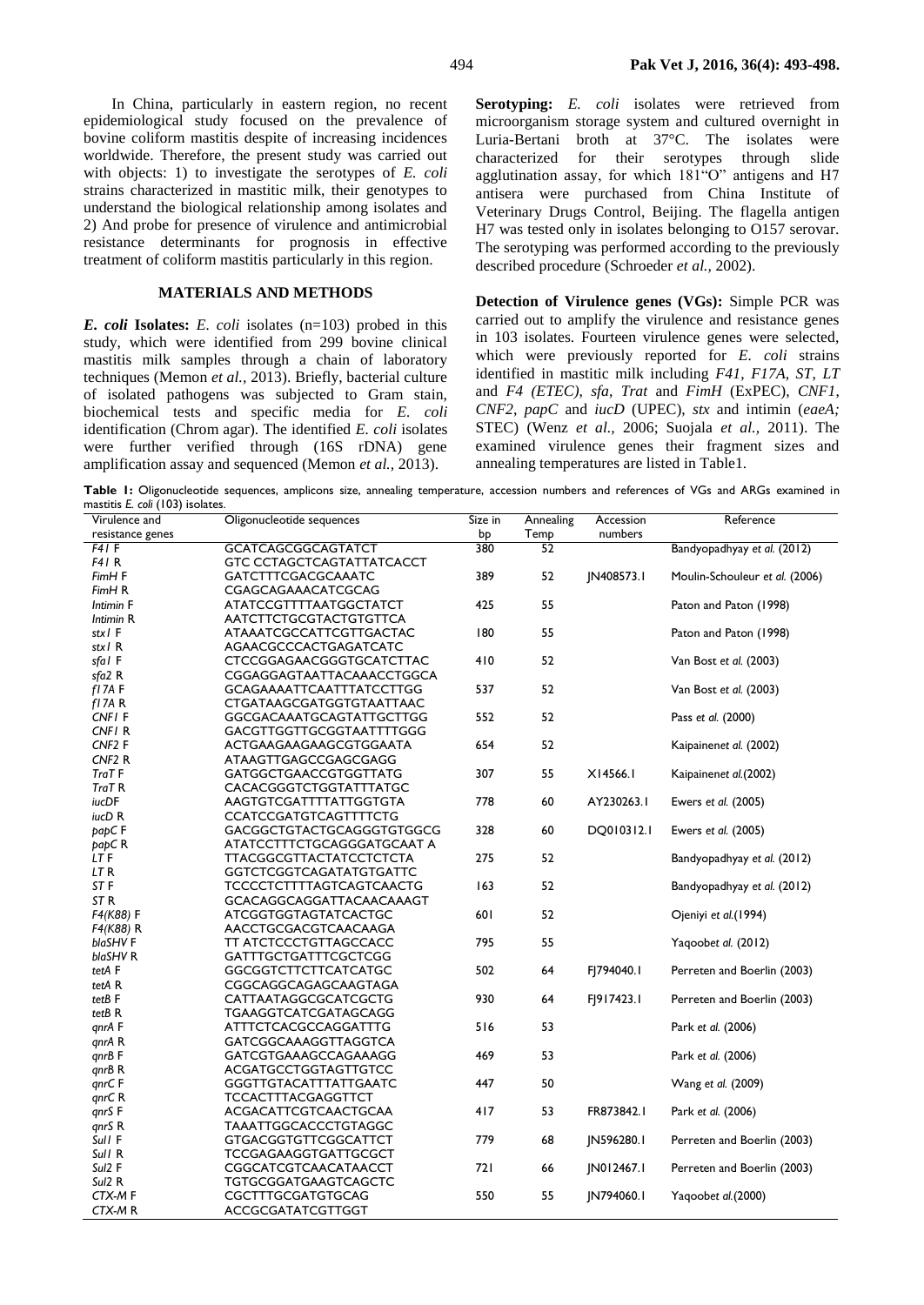**Detection of antimicrobial resistance genes (ARGs):**  Selection of resistance genes was based on the antimicrobial sensitivity profiles of *E. coli* isolates. Minimal inhibitory concentration (MIC) results showed the percent isolates resistant against betalactam (93 to 99%), cephalosporin (54 to 66%), fluoroquinolones (40 to 74%), oxytetracycline (91%) and 88% against sulfadiazine-trimethoprim (Memon *et al.,* 2013). The selected resistance genes, along with their amplicon sizes and annealing temperatures are listed in table-1. PCR products of representative genes were sent for sequencing to Invitrogen Corp. (Shanghai, China). The obtained gene sequences were blast with National Center for Biotechnology Information (NCBI, [http://www.](http://www/) ncbi.nlm. nih.gov) and their accession numbers are listed in Table1.

**DNA fingerprinting:** All the *E. coli* strains were genotyped by Enterobacterial Repetitive Intergenic Consensus (ERIC) PCR. Genomic DNA extracted through commercially available DNA extraction kit (Geneaid Biotech, Taiwan). DNA template used to amplify ERIC sequences as per procedure described previously (Bandyopadhyay *et al.,* 2012).

ERIC-PCR generated fingerprints of *E. coli* strains were evaluated by Quantity-1 software and SPSS data editor was used for statistical analysis and plotting a dendrogram using Hierarchical Cluster Analysis method (average linkage between groups) to understand the genetic relationship between isolates.

**Statistical analysis:** The association between VGs and ARGs was assessed by Fisher's exact tests (Analytical Software, Tallahassee, FL, USA). The relationship between VGs and ARGs was deemed as significant at P<0.05.

#### **RESULTS**

**Serotyping:** Sixteen serotypes were characterized in 103 *E. coli* isolates and the most prevalent "O" antigen in this region was O39 (20 strains), followed by O92 (17 strains) and O123 (15 strains) as shown in Table 2.

**Virulence genes (VGs):** Of all the investigated virulence genes the most predominant was *TraT* gene followed by *FimH*, *papC*, *iucD*, *F4* and *sfa* (Fig. 3 & 4). All the isolates contained either one or maximum four virulence genes, totally nineteen different combinations of VGs found in our isolates (Fig. 1).

**Antimicrobial resistance genes (ARGs):** Of the ten examined antimicrobial resistance genes, six were present. Most prevalent resistance gene was *sul2* followed by *qnrS*, *CTX-M*, *tetA*, *sul1*, and *tetB* (Fig. 3 & 4). Totally, 26 combinations of ARGs were found in all 103 isolates, majority of isolates carried 3, 4 and 5 resistance genes in group (Fig.1)*.*

**Association between VGs and ARGs:** The statistical analysis revealed the significant association between some virulence and resistance genes. Accordingly, *papC* showed a potential association with *sul2* and *qnrS* resistance genes and *FimH* was significantly associated with *qnrS*. However, *iucD* was found associated with *CTX-M*, *sul2* and *tetA* genes (P˂0.05) (Table 3). Other virulence genes including *TraT*, *F4* and *sfa* were not found associated with any antimicrobial resistance genes.

**DNA** fingerprinting: DNA fingerprints based phylogenetic dendrogram yielded ten genotypes (A-J). ERIC-PCR based genotyping combined the genetically similar isolates in same genotype group which can be observed in dendrogram (Fig.1). VGs and ARGs profile are placed in front isolates for better understanding the similarity and/or difference between all genotypes (Fig.1).

### **DISCUSSION**

*E. coli* is most common cause of bovine mastitis even in well-managed herds, thus causing considerable economic loss to dairy industry, worldwide. So far, very little is known about the *E. coli* serotypes involved in mastitis. In our study, we confirmed that in divergent geographical regions, various *E. coli* serotypes were involved in bovine mastitis. As we found sixteen serotypes in 103 isolates and the most common serovars were O39, O92 and O123 that were widely disseminated on investigated cattle farms of eastern China. Whereas, O146, O8 and O150K, O8K were reported as the most prevalent serovars in mastitis-infected cattle in USA and Netherlands, respectively (Wenz *et al.,* 2006).

Gram negative pathogens especially *E. coli* is prone to lateral gene transfer, therefore its virulence factors were well established and acquisition of virulence determinants offers evolutionary track to pathogenicity. In this study, the presence of virulence genes in almost all mastitis *E. coli* isolates was much higher than previously reported 40% in Finland and 37% in Iran (Ghanbarpour and Oswald, 2010; Suojala *et al.,* 2011). Several innate resistant VGs play role in IMI have been characterized, of which *TraT* gene has been reported in 31-40% of mastitis *E. coli* isolates in Finland (Kaipainen *et al.,*2002), which is much lower than 95% of our studied isolates. High frequency of fimbria *FimH* in 77% of isolates was similar with the findings of Dogan et al. (2006), whereasanotherstudy has shown its 100% prevalence in mastitis *E. coli* isolates (Fernandes *et al.,* 2011).

**Table 2:** Frequency and distribution of "O" antigen type identified in mastitis *E. coli* (103) isolates

| Farms (Numbers) | O antigen type    | Frequency | Percentage (%) | Prevalence (Farms No.)                      |
|-----------------|-------------------|-----------|----------------|---------------------------------------------|
| Nanjing (I)     | 63, 112, 124, 158 |           | 1.9 each       | O63 (VII), O112 (I), O124 (I), O158 (I)     |
| Taizhou (II)    | 5, 157, 186       |           | 2.9 each       | O5 (I), O186 (V), O157 on 2 farms (1 & VII) |
| Xuzhou (III)    | 12, III           |           | 3.9 each       | $O12$ (VIII), $O111$ on 2 farms $(X & XI)$  |
| Huainan (IV)    | 131               |           | 4.9 each       | On 2 farms (II & III)                       |
| Lianyungang (V) | 162               | ь         | 5.8            | On $3$ farms (VII, VIII & X)                |
| Weifang (VI)    | 50                |           | 6.8            | On $3$ farms (I, III & VI)                  |
| Zaozhuang (VII) | 180               | 8         | 7.7            | On 4 farms (I, IV, VI & XI)                 |
| Hangzhou (VIII) | 123               | 15        | 14.6           | On 4 farms $(I, II, IV & IX)$               |
| Nanping (IX)    | 92                |           | 16.5           | On 7 farms $(I, VI & X)$                    |
| Fengyang $(X)$  | 39                | 20        | 19.4           | On 7 farms (1 & VI)                         |
| Nanchang (XI)   |                   |           |                |                                             |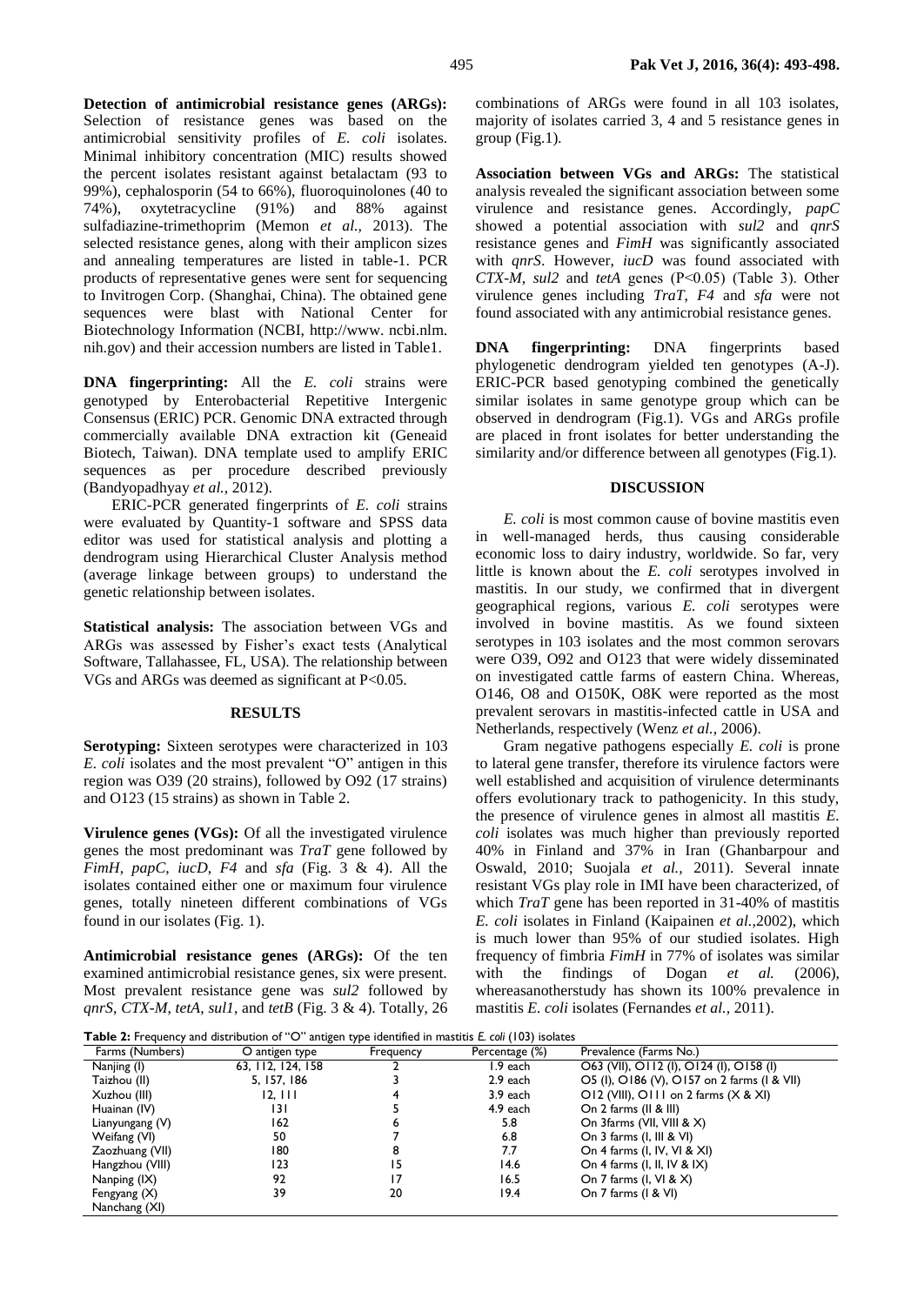|                          |                                                          |                                                                                                      |   | ERIC-PCR based dendrogram<br>Rescaled Distance Cluster Combine |    |    |    |     |  |  |
|--------------------------|----------------------------------------------------------|------------------------------------------------------------------------------------------------------|---|----------------------------------------------------------------|----|----|----|-----|--|--|
|                          |                                                          | C A S E                                                                                              | Q | 5                                                              | 10 | 15 | 20 | 25  |  |  |
| Serotypes<br>O92<br>O131 | Virulence genes<br>TraT, FimH, papC<br>TraT, iucD        | Label<br>Num<br><b>Resistance genes</b><br>sul-2, qnr-S, CTX-M<br>sul-2, tet-B, qnr-S, CTX-M.        | ٠ |                                                                |    |    | 4  | - + |  |  |
| O180<br>O123             | TraT, FimH<br>TraT, FmH, iucD                            | sul-2, CTX-M<br>sul-2, tet-A                                                                         |   |                                                                |    |    |    |     |  |  |
| O112<br>O186             | TraT. FmH<br>TraT, FmH, papC                             | sul-2, qnr-S, CTX-M<br>sul-2, tet-A, qnr-S                                                           |   |                                                                | А  |    |    |     |  |  |
| O12<br>O92               | TraT, FimH<br>TraT, FimH                                 | sul-2<br>sul-2, tet-A, qnr-S                                                                         |   |                                                                |    |    |    |     |  |  |
| O92<br>O123              | TraT, FimH<br><b>TraT. FimH</b>                          | tet-A, sul-1, CTX-M<br>sul-2, tet-A                                                                  |   |                                                                |    |    |    |     |  |  |
| O5<br>O39                | TraT, FimH, papC, F4<br>TraT, FimH                       | qnr-S, sul-1<br>sul-2, qnr-S, CTX-M                                                                  |   |                                                                |    |    |    |     |  |  |
| O180<br>O39              | <b>TraT</b><br>Tra T, F4                                 | sul-2, CTX-M<br>sul-2, CTX-M                                                                         |   | в                                                              |    |    |    |     |  |  |
| O39<br>O92               | TraT, FimH<br>TraT, FimH, papC                           | sul-1, tet-B, CTX-M<br>sul-2, qnr-S, CTX-M                                                           |   |                                                                |    |    |    |     |  |  |
| O123<br>O186             | TraT. FmH<br>TraT, FimH, papC                            | tet-A, qnr-S<br>tet-A, sul-2qnr-S                                                                    |   |                                                                |    |    |    |     |  |  |
| O39<br>O123<br>0131      | TraT, FimH, papC<br>TraT, FimH, iucD<br>TraT, FimH, iucD | sul-2, tet-A, CTX-M, sul-1, qnr-S<br>sul-2, tet-A, tet-B, sul-1, qnr-S<br>tet-A, sul-1, sul-2, qnr-S |   |                                                                |    |    |    |     |  |  |
| O180<br>O39<br>O123      | TraT, FmH, iucD<br>TraT, FmH<br>TraT, FimH               | qnr-S, sul-2, CTX-M<br>sul-2, tet-A, sul-1, CTX-M,<br>tet-A                                          |   | с                                                              |    |    |    |     |  |  |
| O180                     | TraT, FimH, papC                                         | sul-2, tet-A, qnr-S                                                                                  |   |                                                                |    |    |    |     |  |  |
| O39<br>O50<br>O162       | TraT, FimH, papC<br>FmH, papC<br>TraT. iucD              | qnr-S, sul-2, CTX-M<br>sul-2, qnr-S, CTX-M<br>sul-2, tet-A                                           |   | D                                                              |    |    |    |     |  |  |
| O92                      | TraT, FimH, papC                                         | tet-A, sul-2, qnr-S, CTX-M                                                                           |   |                                                                |    |    |    |     |  |  |
| O50<br>O92               | papC<br>TraT, FimH                                       | sul-2, qnr-S, CTX-M<br>sul-2, CTX-M                                                                  |   |                                                                |    |    |    |     |  |  |
| O123<br>O131             | TraT, FimH, iucD, F4<br>TraT, FimH, iucD                 | tet-A, tet-B, sul-1, sul-2, qnr-S<br>sul-2, tet-A, sul-1, qnr-S                                      |   |                                                                |    |    |    |     |  |  |
| O92<br>O123<br>0157      | TraT, FimH<br>TraT, FirnH<br>TraT, papC                  | sul-2, CTX-M<br>tet-A<br>sul-2, tet-B                                                                |   |                                                                |    |    |    |     |  |  |
| O162<br>0157             | TraT, iucD<br>TraT, papC, F4                             | sul-2, tet-A<br>sul-2, tet-B                                                                         |   |                                                                |    |    |    |     |  |  |
| O180<br>O123<br>O50      | TraT, FimH, F4<br>TraT, FimH, sfa<br>TraT. rucD          | qnr-S, sul-2, CTX-M<br>tet-A, qnr-S<br>sul-2, tet-A                                                  |   |                                                                |    |    |    |     |  |  |
| O186<br>O50<br>O131      | TraT, FimH, papC, sfa<br>TraT, FimH, papC<br>TraT. rucD  | tet-A, sul-2, qnr-S<br>sul-2, tet-A, qnr-S<br>tet-B, sul-2, qnr-S, CTX-M                             |   | Е                                                              |    |    |    |     |  |  |
| O5<br>O39                | TraT, FimH, papC<br>TraT, FimH, papC                     | sul-2, qnr-S, CTX-M<br>qnr-S, sul-2, CTX-M                                                           |   |                                                                |    |    |    |     |  |  |
| O39<br>O131              | TraT, FimH, papC<br>TraT, FimH                           | qnr-S, sul-2, CTX-M<br>sul-2, tet-A                                                                  |   |                                                                |    |    |    |     |  |  |
| O50<br>O180              | TraT<br>TraT, FimH, papC                                 | sul-2, tet-A<br>tet-A, sul-2, qnr-S                                                                  |   |                                                                | F  |    |    |     |  |  |
| O50<br>O92               | TraT, FmH<br>TraT, FimH                                  | sul-2, qnr-S, CTX-M<br>sul-2, tet-B                                                                  |   |                                                                |    |    |    |     |  |  |
| O39<br>O157              | TraT, FimH<br>TraT, FmH                                  | sul-2, tet-A<br>sul-2, tet-A                                                                         |   |                                                                |    |    |    |     |  |  |
| O39<br>O39               | TraT, FimH<br>TraT, FimH, papC                           | sul-1, tet-A, qnr-S, CTX-M<br>sul-1, sul-2, qnr-S                                                    |   |                                                                |    |    |    |     |  |  |
| O124<br>O50              | TraT, FimH<br>TraT, FimH, papC                           | sul-1, sul-2, CTX-M<br>qnr-S                                                                         |   | G                                                              |    |    |    |     |  |  |
| O92<br>O92               | TraT, FmH<br>TraT, FirnH                                 | sul-2, tet-A, sul-1, qnr-S, CTX-M<br>sul-2, tet-A, sul-1, qnr-S, CTX-M                               |   |                                                                |    |    |    |     |  |  |
| O124<br>O92<br>O39       | TraT, FimH, papC<br>TraT, FmH, papC<br>TraT. FimH. papC  | qnr-S<br>sul-1, sul-2, qnr-S, CTX-M                                                                  |   |                                                                |    |    |    |     |  |  |
| O92<br>0123              | TraT, FimH, papC<br>TraT, FimH, iucD                     | sul-2, onr-S, CTX-M<br>sul-2, qnr-S, CTX-M<br>tet-A, sul-2, tet-B                                    |   |                                                                |    |    |    |     |  |  |
| O158<br>O92              | TraT, FmH, papC<br>TraT, FimH, papC                      | sul-2, qnr-S<br>sul-2, qnr-S, CTX-M                                                                  |   | н                                                              |    |    |    |     |  |  |
| O112                     | TraT, FimH, iucD                                         | sul-2, CTX-M                                                                                         |   |                                                                |    |    |    |     |  |  |
| O39<br>O5                | TraT, FimH, iucD<br>TraT, FimH, papC                     | $sub-2$<br>qnr-S, sul-2, CTX-M                                                                       |   |                                                                |    |    |    |     |  |  |
| O123<br>O39              | TraT, iucD<br>TraT, FimH                                 | sul-2, tet-A<br>tet-A, CTX-M, sul-1, sul-2, qnr-S                                                    |   |                                                                |    | 1  |    |     |  |  |
| O39<br>O92               | TraT, FmH, papC<br>TraT, FimH, papC                      | sul-2, qnr-S, CTX-M<br>sul-2, qnr-S, CTX-M                                                           |   |                                                                |    |    |    |     |  |  |
| O <sub>12</sub><br>O92   | TraT, FmH<br>FimH, iucD                                  | sul-2, CTX-M<br>$sub-2, sub-1$                                                                       |   |                                                                |    |    |    |     |  |  |
| O39                      | TraT, FmH, papC                                          | tet-A, CTX-M, sul-1, sul-2, qnr-S                                                                    |   |                                                                |    |    |    |     |  |  |
| O92<br>O92               | TraT, FmH<br>TraT, FmH                                   | tet-A, sul-1, CTX-M<br>sul-2, sul-1, qnr-S, CTX-M                                                    |   |                                                                |    | J  |    |     |  |  |
| O39<br>O39               | TraT, FmH<br>TraT, FimH                                  | tet-A, sul-1, sul-2, CTX-M<br>tet-A, CTX-M, sul-1                                                    |   |                                                                |    |    |    |     |  |  |
| O123                     | TraT, FimH                                               | sul-1, sul-2                                                                                         |   |                                                                |    |    |    |     |  |  |
| O158                     | TraT, FmH                                                | sul-2, sul-1, qnr-S, CTX-M                                                                           |   |                                                                |    |    |    |     |  |  |

**Fig. 1:** ERIC-PCR based dendrogram: Percentages of similarity between profiles calculated using SPSS Data Editor and dendrogram generated using Hierarchical Cluster Analysis with cluster method (average linkage between groups). Serotypes, virulence and resistance genes are placed in front of their strain number.

| $\sim$ and $\sim$ . We contribute the station of the station is a contribution of the station of the station of the station of the station of the station of the station of the station of the station of the station of the stat |      |       |                           |                                                                                                                           |      |      |                              |       |                    |                                         |                                             |               |      |                      |           |       |                |          |
|-----------------------------------------------------------------------------------------------------------------------------------------------------------------------------------------------------------------------------------|------|-------|---------------------------|---------------------------------------------------------------------------------------------------------------------------|------|------|------------------------------|-------|--------------------|-----------------------------------------|---------------------------------------------|---------------|------|----------------------|-----------|-------|----------------|----------|
| Virulence                                                                                                                                                                                                                         |      | CTX-M |                           | Sul I                                                                                                                     |      | Sul2 |                              | tetA  |                    | tetB                                    |                                             |               | anrS |                      |           |       |                |          |
| Genes (present +49                                                                                                                                                                                                                |      | -54   | P                         | +29                                                                                                                       | -74  |      | +83                          | $-20$ |                    | +48                                     | -55                                         |               | +14  | -89                  |           | $+50$ | $-53$          |          |
| in strains)                                                                                                                                                                                                                       |      |       |                           |                                                                                                                           |      |      |                              |       |                    |                                         |                                             |               |      |                      |           |       |                |          |
| TraT(98)                                                                                                                                                                                                                          |      |       |                           | 46(94) 52(96) 0.111 29(100) 69(93) 0.120 79(95) 19(95) 0.141 48(100) 50(90) 0.106 12(86) 86(97) 0.159 47(94) 51(96) 0.111 |      |      |                              |       |                    |                                         |                                             |               |      |                      |           |       |                |          |
| FimH(79)                                                                                                                                                                                                                          |      |       |                           | 42(86) 37(68) 0.090 29(100) 50(68) 0.060 64(77) 15(75) 0.150 40(83) 39(71) 0.102 7(50) 72(81) 0.116 47(94) 32(60) 0.041*  |      |      |                              |       |                    |                                         |                                             |               |      |                      |           |       |                |          |
| рарС (34)                                                                                                                                                                                                                         |      |       | 20(41) 14(26) 0.083 7(24) |                                                                                                                           |      |      |                              |       |                    | 27(36) 0.127 32(38) 2(10) 0.038* 12(25) | 22(40) 0.083 2(14) 32(36) 0.130 30(60) 4(7) |               |      |                      |           |       |                | $0.000*$ |
| iucD(18)                                                                                                                                                                                                                          | 4(8) |       | $14(26)$ 0.038* 5(17)     |                                                                                                                           |      |      | $13(18)$ 0.223 $18(22)$ 0(0) |       |                    | $0.041*13(27)$                          | 5(9)                                        | $0.028*5(36)$ |      | $13(15)$ 0.085 6(12) |           |       | $12(23)$ 0.102 |          |
| $F4(K88)$ (6)                                                                                                                                                                                                                     | 4(8) | 2(4)  | $0.222 \quad 0(0)$        |                                                                                                                           | 6(8) | NS.  | 4(5)                         | 2(10) | $0.253$ 2(4)       |                                         | 4(7)                                        | $0.275$ 2(14) |      | 4(4)                 | 0.1730(0) |       | 6(11)          | NS.      |
| sfa(3)                                                                                                                                                                                                                            | 2(4) | (2)   | 0.363                     | 0(0)                                                                                                                      | 3(4) | NS.  | 2(2)                         | l (5) | $0.388 \quad 0(0)$ |                                         | 3(5)                                        | NS.           | 0(0) | 3(3)                 | NS.       | 3(6)  | 0(0)           | 0.245    |

The association between VGs and ARGs was considered as significant when *P* values were less than 0.05 (\*P<0.05). The positive (+) numbers showed the presence of ARGs in number of strains and negavtive (-) numbers showed the absence of ARGs in mastitis *E. coli* strains. Number of virulence genes positive for isolates were placed in boxes of VGs row and their percentages (%) in positive and negative ARGs isolates were given in relevent brackets.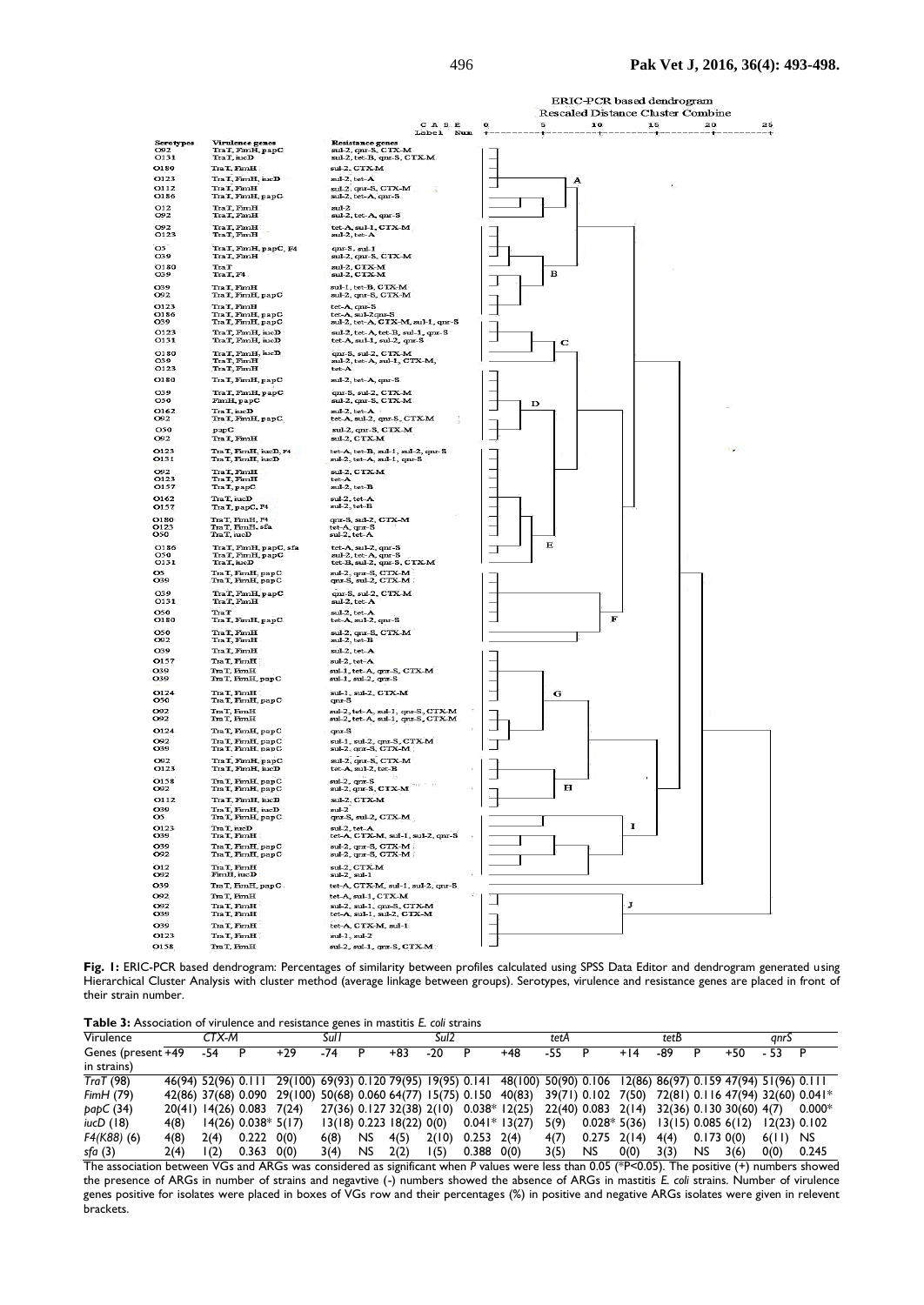



M is DNA ladder 5000, the names and amplicon sizes written at the top of lane



In this study, existence of *papC* and *sfa* genes in mastitis *E. coli* isolates was in agreeement with previous reports of Kaipainen *et al.* (2002) and Suojala *et al.*  (2011). The fimbria F4 was also detected in six isolates, which has not yet reported in mastitis *E. coli* isolates. These fimbrial adhesins play role in pathogenesis of bacterial infection through binding to host cell receptors (Bertin *et al.,* 1996). Most commonly reported virulence gene in mastitis *E. coli* isolates was *iucD*, and its presence was reported in all isolates (Lin *et al.,* 1998), in other studies it was reported as 11-16% in mastitis *E. coli*  (Ghanbarpour and Oswald, 2010; Suojala *et al.,* 2011), similarly we also found *iucD* in 17% isolates. Virulence genes *TraT, FimH* and *papC* were present alone as well as in combinations in our isolates and this support the findings of Kaipainen *et al.* (2002), that virulence gene were present in combinations in mastitis *E. coli* isolates. However, our findings disagreed with US study showing no combinations of VGs in mastitis *E. coli* isolates (Wenz *et al.,* 2006). Our results showed that all the studied mastitis *E. coli* isolates were pathogenic, as all isolates were carrying a variety of virulence genes. It was assumed that high incidence of *Trat* (95%) and *FimH (*77%) in our isolates could be one of the reasons for bovine coliform mastitis in this region, since their role in mastitis pathogenesis needs further molecular investigation.

It is well reported that majority of mastitis *E. coli* are lacking *ST, LT*, *stx1, stx2, CNF1, CNF2* and *intimin (eae)*  virulence genes (Dogan*et al.,* 2006), our results are also same, no any isolate carried *F17A, F41, stx1, CNF1, CNF2, LT, intimin* and *ST genes*.

Majority of mastitis *E. coli* isolates are resistant (Liu *et al*., 2014), high prevalence of resistance genes i.e. *CTX-*

*M, sul1, sul2, tetA, tetB and qnrS* is in harmony with our MIC results (Memon *et al.,* 2013). Presence of *CTX-M* and *qnrS* gene (48%) in mastitis *E. coli* isolates is firstly reported particularly in China. Furthermore, the unconditional association between resistance and virulence genes in our isolates was prominent. Another association between *CTX-M* and *iucD* gene was pragmatic, which is in accordance with a previous report on association of β lactam genes with VGs in mastitis *E. coli* and in pigs *E. coli* isolates (Wang *et al.,* 2010; Suojala *et al.,* 2011). Whereas, the association of sulfonamide and tetracycline resistance genes (*sul2* and *tetA*) with *iucD* and *papC* was evident, similar findings were also observed in our previous study on *E. coli*  isolates from chicken (Yaqoob *et al.,* 2013). High prevalence of *qnrS*and its unconditional association with *FimH* and *papC is* first time reported in mastitis *E. coli*  from China. It is in contrast with previous report claiming no association between *qnrS* and *papC* in *E. coli* isolates (Da Silva and Mendonca 2012), however, it is in agreement with Zhao *et al.* (2009) reported association between *papC* and *CTX-M* genes. Increased prevalence of a various resistance genes in mastitis *E. coli* isolates conferring resistance against commonly used antimicrobials in veterinary practice, especially for the treatment of mastitis infection, thus intimating the proper selection and careful use of antibiotics. **Neurone genes Resistance genes Resistance genes Resistance genes Resistance genes Resistance genes Resistance genes Resistance genes Resistance genes Resistance genes Resistance genes Resistance genes Resistance genes Re** 

ERIC-PCR based DNA polymorphism patterns generated dendrogram showed ten distinct genotypes expressing 80-90% similarity with each other. Similarity between isolates within same cluster was 95-99% irrespective to combinations of VGs and ARGs suggested